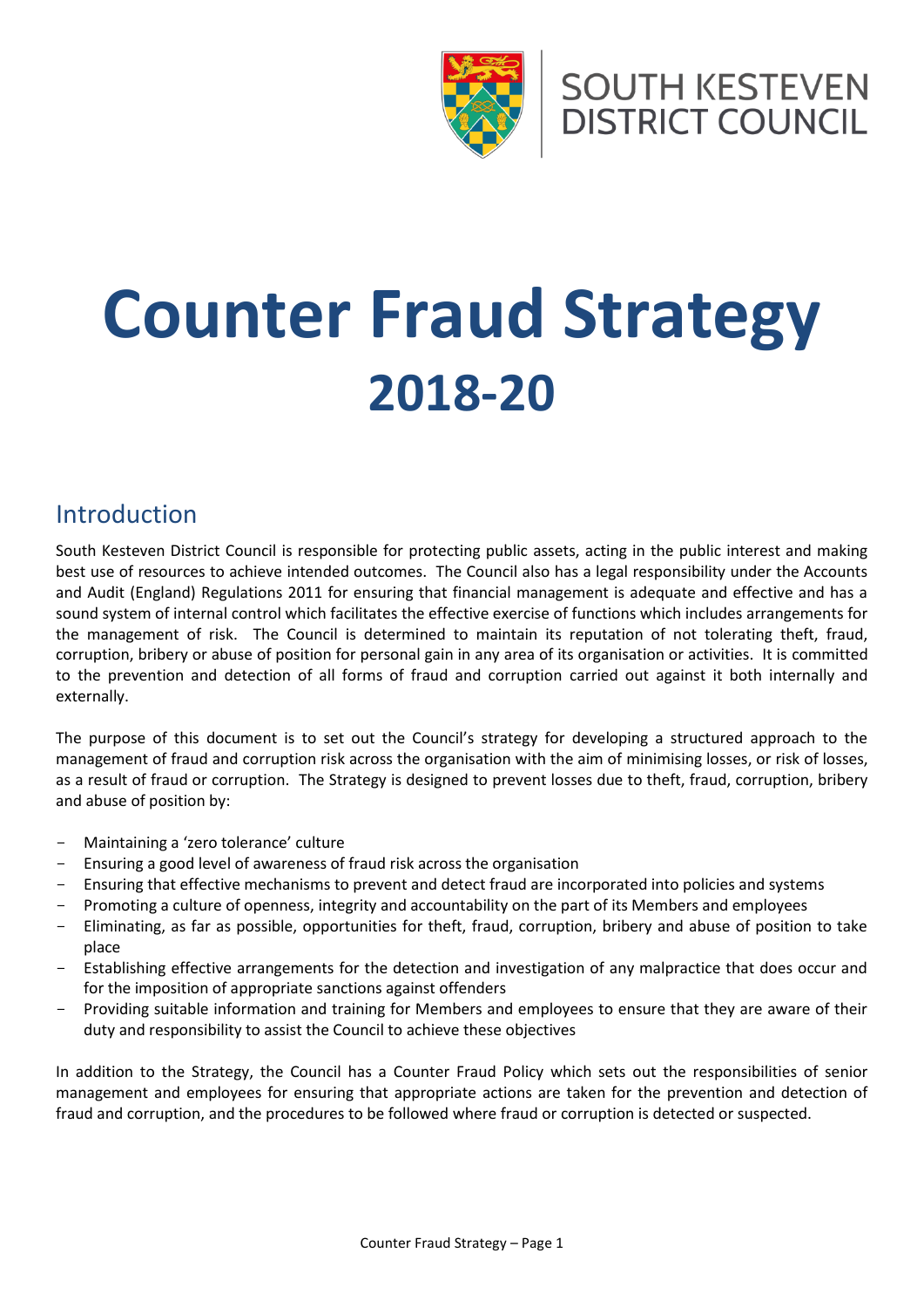## Overview of strategy

This Counter Fraud Strategy, with supporting Policy, applies to all employees, contractors and any persons or organisations doing business with the Council. It applies to all aspects of the Council's business. In adopting this Strategy the Council aims to reflect the values set out in the Seven Principles of Public Life formulated by the Nolan Committee (Annex 1).

The Strategy is structured on the *CIPFA Code of Practice on Managing the Risk of Fraud and Corruption* which consists of five principles, detailed overleaf, and the most up to date thinking on good governance for the public sector, the *International Framework: Good Governance in the Public Sector (2014)*. It is in the International Framework that there are the clearest links to the principles in the Code. The International Framework states:

*Governance comprises the arrangements put in place to ensure that the intended outcomes for stakeholders are defined and achieved.*

*The fundamental function of good governance in the public sector is to ensure that entities achieve their intended outcomes while acting in the public interest at all times.*

*Good governance is characterised by robust scrutiny, which places important pressures on improving public sector performance and tackling corruption.*

When considering the Code against the International Framework there are two clear messages: the importance of achieving intended outcomes and acting in the public interest and being seen to do so. It is clear from the outset that good governance cannot be achieved if the fraud and corruption risks faced are unacknowledged or inadequately addressed.

## CIPFA Code of Practice on Managing the Risk of Fraud and Corruption

This Strategy is structured on the CIPFA Code of Practice on Managing the Risk of Fraud and Corruption which consists of five principles:

| Acknowledge<br>responsibility | The governing body should acknowledge its responsibility for ensuring that the<br>risks associated with fraud and corruption are managed across all parts of the<br>organisation                                  |
|-------------------------------|-------------------------------------------------------------------------------------------------------------------------------------------------------------------------------------------------------------------|
| <b>Identify risks</b>         | Fraud risk identification is essential to understand specific exposures to risk,<br>changing patterns in fraud and corruption threats and the potential consequences<br>to the organisation and its service users |
| Develop a strategy            | An organisation needs a counter fraud strategy setting out its approach to<br>managing its risks and defining responsibilities for action                                                                         |
| Provide resources             | The organisation should make arrangements for appropriate resources to support<br>the counter fraud strategy                                                                                                      |
| Take action                   | The organisation should put in place the policies and procedures to support the<br>counter fraud and corruption strategy and take action to prevent, detect and<br>investigate fraud                              |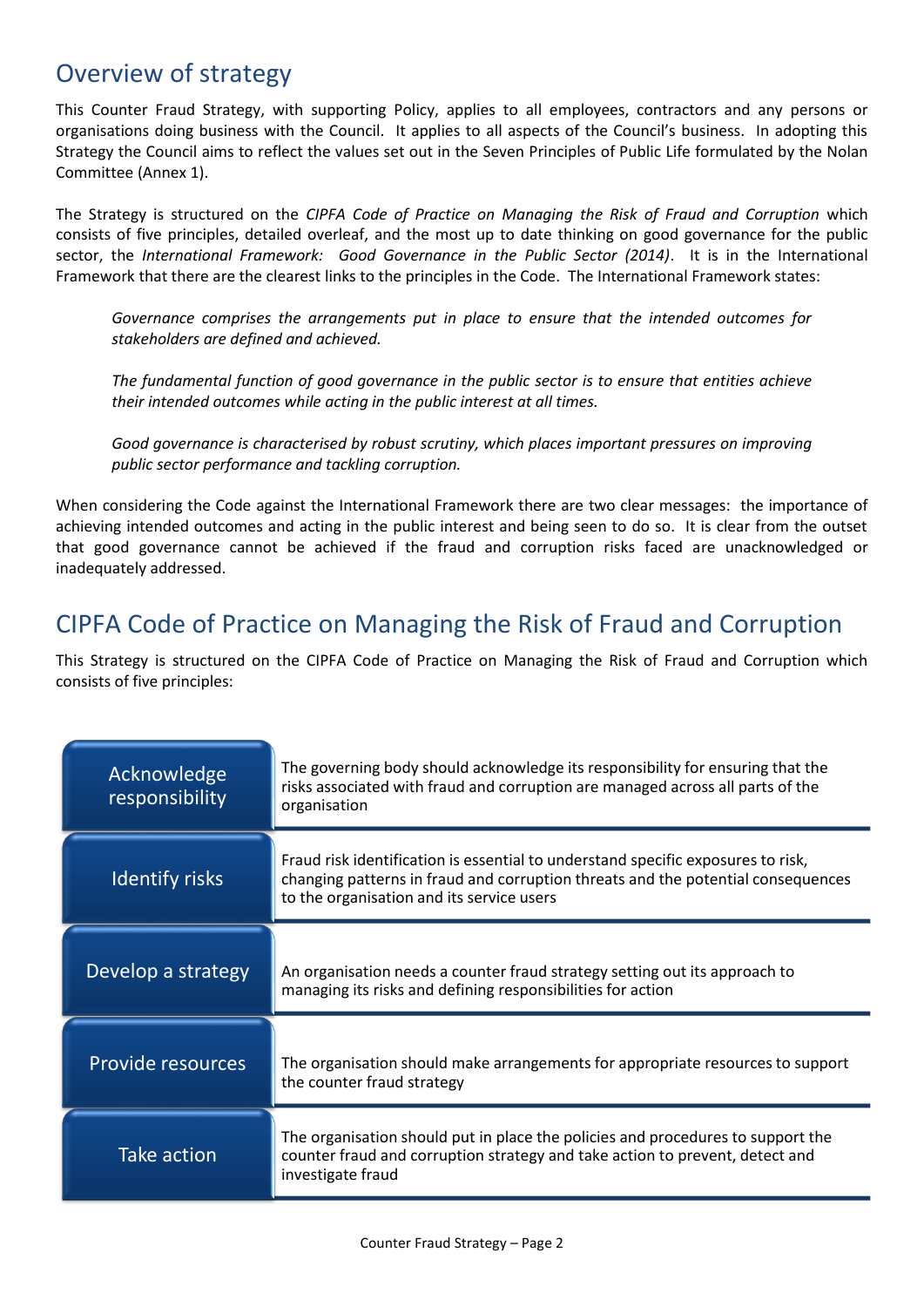## Counter Fraud Assessment Tool

In addition to the Code there is a Counter Fraud Assessment Tool which has been designed to help measure counter fraud arrangements against the Code. This will be particularly useful for the Annual Governance Statement which should include an evaluation of the adequacy of counter fraud arrangements.

The Assessment Tool has been designed to:

- Follow the counter fraud code principles (68 questions across the five principles)
- Provide evidence and examples to describe good practice
- Focus on performance not compliance
- Provide an overall rating and identification of areas for improvement
- Provide an auditable, evidenced statement

The Council will undertake regular self-assessments utilising the Assessment Tool in order to evaluate the development and integration of the counter fraud arrangements. This will also provide useful monitoring on further embedding initiatives. It is recommended that officers utilise this tool to assess the current reality and to track progression against the agreed actions.

## **Monitoring**

This Strategy forms part of the Council's arrangements for Corporate Governance. There is a requirement for the Council to monitor the outcome of the Strategy and review its effectiveness. As such the Strategy is periodically reviewed, updated and reported to the Governance and Audit Committee.

Finally, the Code states that when making reference about adherence to the Code within the Annual Governance Statement, the level of conformance should be assessed and therefore is approved by the person responsible for signing off the Annual Governance Statement.

## Lincolnshire Counter Fraud Partnership

The Council is part of the Lincolnshire Counter Fraud Partnership which was established to create the framework for a county-wide anti-fraud approach. It provides a forum for counter fraud specialists and subject area experts from Lincolnshire County Council and the seven district councils to develop and deliver proactive exercises and investigate fraud. The key aims of the Partnership are to:

- deliver proactive joint fraud exercises across Lincolnshire
- deliver savings and achieve outcomes which will reduce fraud within the county
- develop and deliver an effective coordinated fraud awareness programme
- share intelligence, investigative resource, expertise and best practice

The governance arrangements of the Partnership are approved and overseen by the Chief Finance Officer Group.

## Prevention, including deterrence and detection

The Council recognises the importance of protecting its assets through a planned programme of work directed at deterring fraud.

Internal audit will consider fraud risk, where relevant, in all of the audits it undertakes, as well as carrying out an ongoing programme of audits in spend and revenue areas which, whilst not necessarily high value, are particularly susceptible to fraud risk. In addition, as part of the Lincolnshire Counter Fraud Partnership, there is an ongoing fraud prevention plan including targeted prevention, deterrence, detection and fraud risk assessment activity.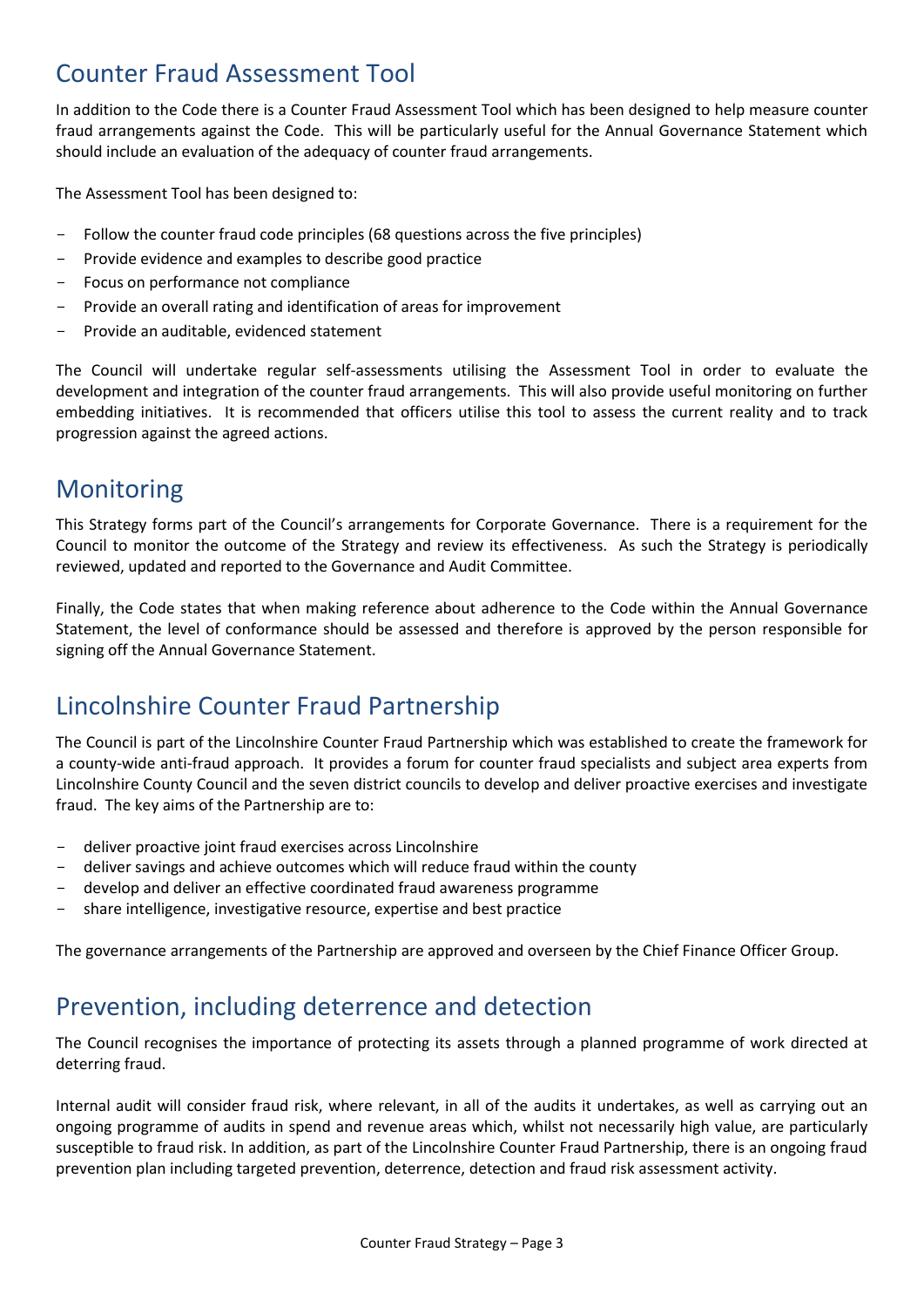Wherever possible, the results of fraud investigations, including any judicial action taken, will be reported both internally and externally as part of the deterrence process.

## National Fraud Initiative (NFI)

The Council participates in the National Fraud Initiative (NFI) which is a sophisticated data matching exercise that matches electronic data within and between participating bodies to prevent and detect fraud. The Council may also participate in similar initiatives run by other bodies such as the Inland Revenue.

This section acts as notification to employees that their data will be provided, upon request, to comply with the requirements of the NFI and in conjunction with the Fair processing Notice.

Participants in the NFI data matching exercise must inform individuals that the individual's data will be processed as required by the General Data Protection Regulations 2018. This is known as the Privacy Notice. The Privacy Notice, which is published on the Council's website, must clearly set out an explanation that the individual's data may be disclosed for the purpose of preventing and detecting fraud, and that their data will be provided for this purpose, as well as how to obtain more information about the processing in question.

## Training and awareness

The Council is committed to ensuring all staff are aware of their responsibilities with regard to preventing fraud and corruption, and will ensure that there is an on-going training and awareness programme for staff to minimise the risk of fraud and corruption. The Council also recognises that the organisation is exposed to risk from external partners and suppliers and will ensure there is an on-going programme of awareness to ensure external partners and suppliers understand the Council's commitment to protect its funds against fraud and corruption.

## Investigation

The Council is committed to investigating all suspected occurrences of fraud and corruption. Investigations will be undertaken in accordance with the Fraud Response Plan. Updates on fraud investigation work will be provided to Corporate Management Team and Governance and Audit Committee where appropriate.

## Identification of systemic issues and lesson learnt

Internal Audit will ensure that controls and/or systemic issues identified during audits are reported in order that similar occurrences are prevented in the future and any lessons learnt are effectively managed.

## Sanctions

The Council is committed to pursuing all possible sanctions for proven cases of fraud and/or corruption. The Council will pursue internal disciplinary, criminal and civil sanctions where there is evidence to support the occurrence of fraud and/or corruption.

## Recovery of losses

The Council is committed to seeking to minimise any potential loss due to fraud and/or corruption. In all cases of suspected fraud the Council will take action to minimise the risk of further loss. In all cases of proven fraud and/or corruption the Council will take action where it is available to seek to recover any funds lost due to fraud.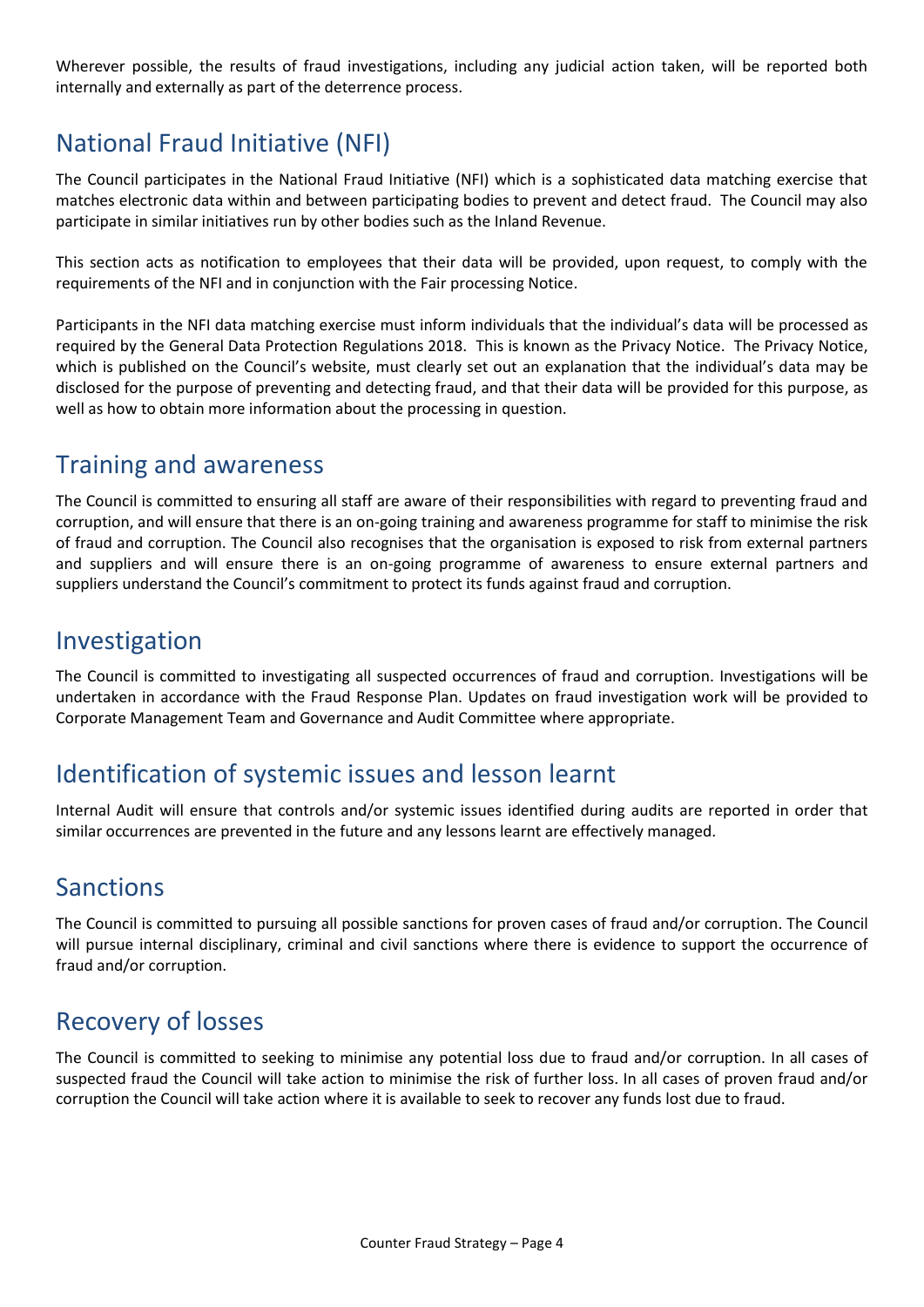## Conclusion

The Council expects staff at all levels to lead by example in ensuring adherence to legal requirements, rules, policy and practices. The Council also expects that individuals and organisations with whom it deals will act towards the Council with integrity and without thought or actions involving fraud and corruption.

The Council has put in place this Strategy to assist in the fight against fraud and corruption. These arrangements will be kept under review to ensure that all opportunities to take advantage of developments in techniques for preventing and detecting fraudulent or corrupt activity are maximised. This Strategy fully supports the Council's desire to maintain a culture of openness, fairness, trust and dignity; free from fraud and corruption.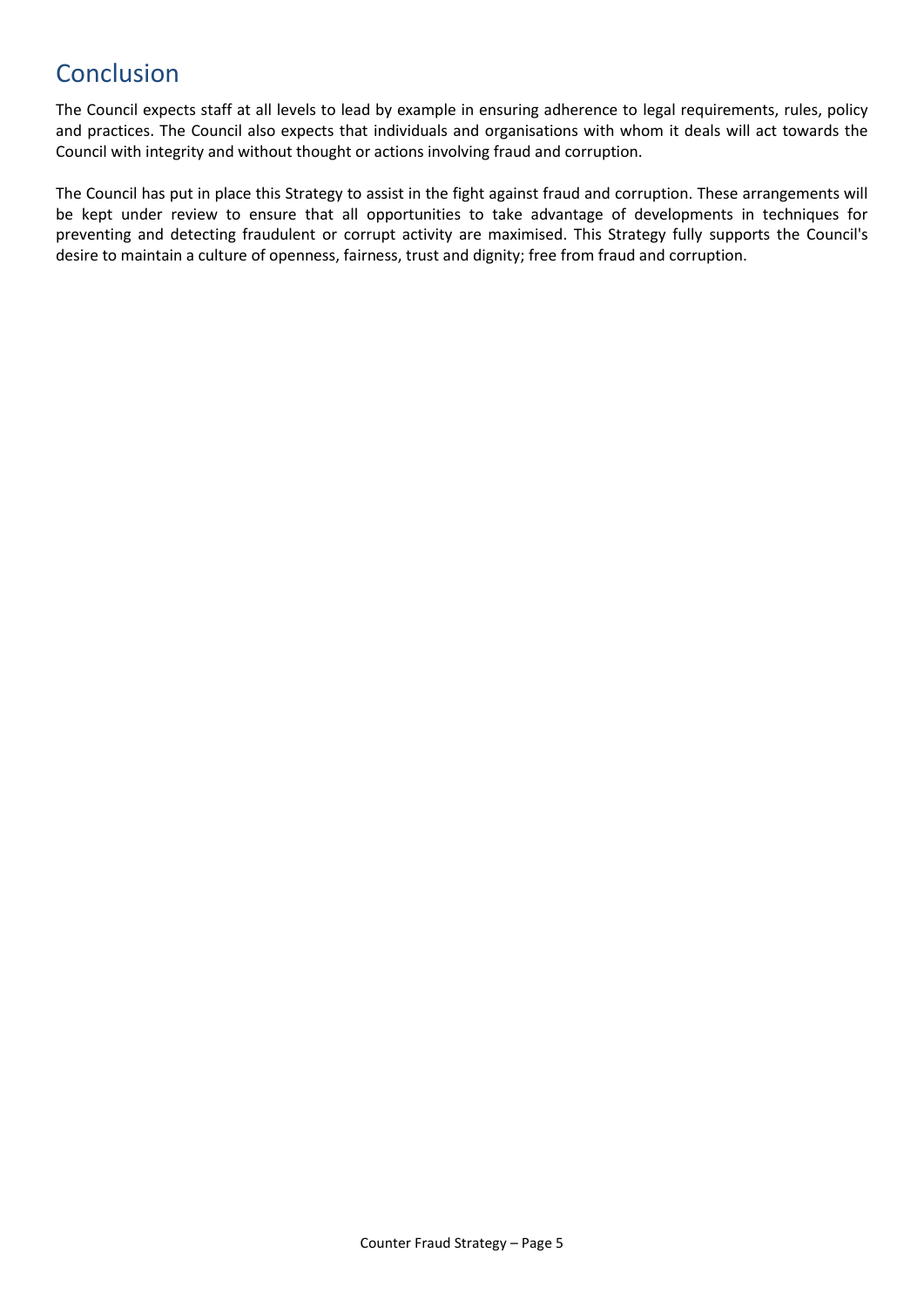# Counter Fraud Policy

## Introduction

The Council is committed to promoting an environment of effective corporate governance (the way in which we manage our affairs) through the openness, integrity and accountability of its Members and employees.

The purpose of this policy is to outline the responsibilities for ensuring that appropriate actions are taken for preventing, detecting and deterring fraud, corruption, bribery or other irregularity and sets out the procedures to be followed where fraud or corruption is detected or suspected.

The policy underpins the commitment already made by the Council to provide the highest quality of services to all of our residents and customers by:

- Instilling an anti-fraud culture and demonstrating a zero-tolerance approach
- Promoting clear and positive community leadership
- Consulting with and listening to local people in its planning and decision making
- Making the most efficient and effective use of public resources through the rigorous application of value for money principles
- Encouraging co-operative and partnership working with public, private and voluntary organisations
- Supporting, valuing and developing its Members and staff thereby enabling them to contribute to the continuous improvement of the quality of services

Related documentation that supports the Counter Fraud Policy:

- Whistleblowing Policy
- Fraud Response Plan
- Code of Conduct
- Housing Benefit and/or Council Tax Support Counter Fraud Policy
- Anti-Money Laundering Policy
- Information Security Policy
- Acceptable Use of ICT Assets Policy
- Right to Buy procedures

## Responsibilities

The following senior officers have statutory responsibilities for regulating the conduct of the Council:

- Chief Executive is responsible for the overall management and direction of the Council
- Section 151 Officer is responsible for the financial management and financial probity of the Council
- Monitoring Officer is responsible for the legal probity of the Council

The Chief Executive, Strategic Directors and Assistant Directors have responsibility for the proper organisation and conduct of their services. The Council expects them to maintain an environment in which employees and others feel comfortable in raising issues relating to the way in which business is conducted.

The Council expects and requires all of its employees to display honesty and integrity in their personal dealings with the Council, both as members of staff and as users of Council services. The good sense and alertness of employees can also prove vital in drawing management attention to any areas of system weakness which could provide opportunities for fraud.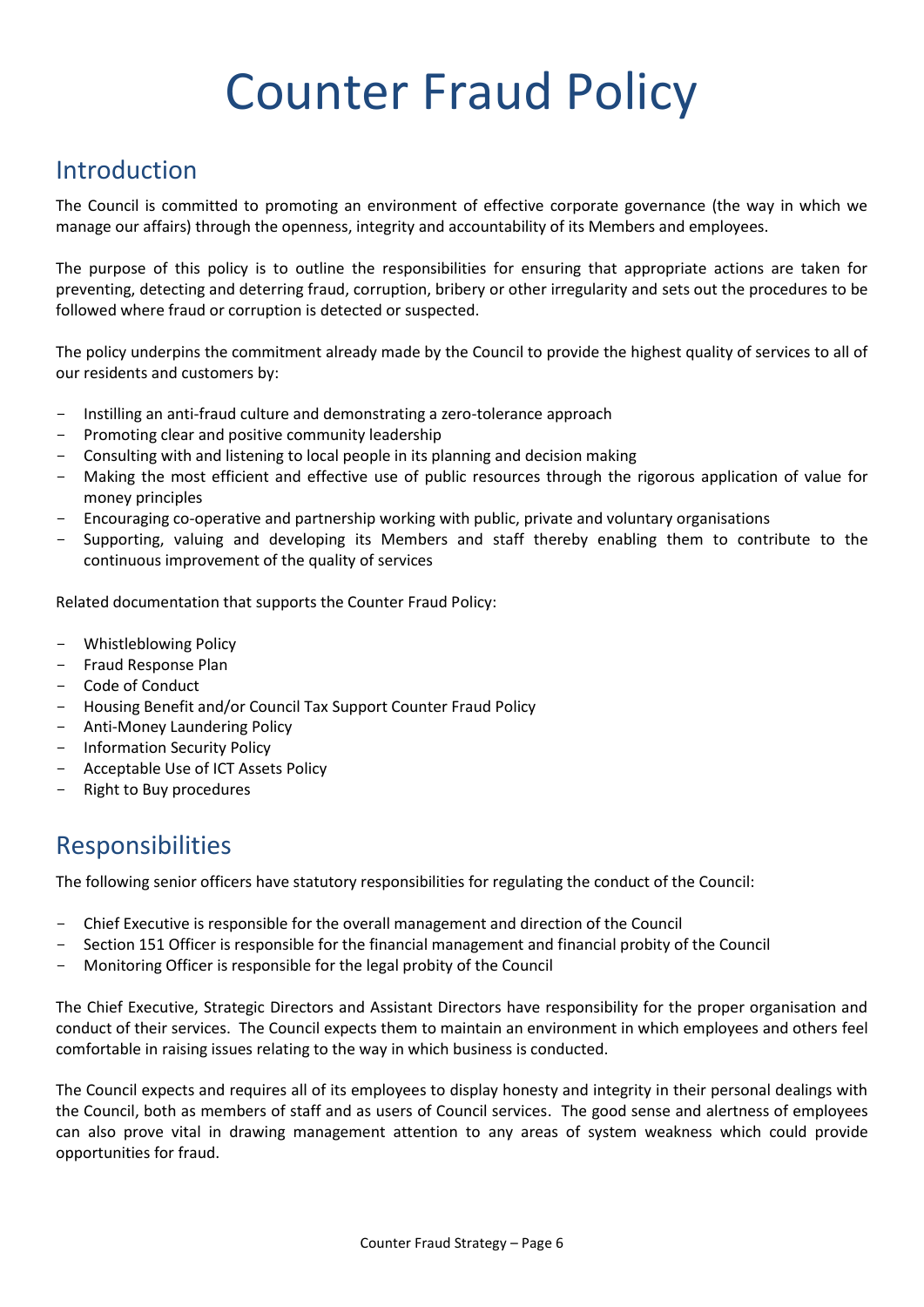The Council also expects and requires all individuals and organisations (such as contractors, voluntary bodies and service users) with which it comes into contact, to act towards the Council with honesty and integrity.

All Members and employees must always ensure that they avoid situations where there is potential for a conflict of interest. Such situations can arise with externalisation of services, licensing, tendering, planning and land issues. Effective role separation will ensure that decisions are seen to be based on impartial advice and avoid concern about the improper disclosure of confidential information.

## Members of the Council

All Members of the Council are required to comply with relevant legislation, with the Member Code of Conduct and with the Council's Standing Orders including those relating to Finance and Contracts. These are set out in the Council's Constitution.

Members sign to indicate that they have read and understood the Member Code of Conduct when they take office. Conduct and ethical matters are specifically covered within Members' induction and refresher training.

Members are required to register disclosable pecuniary interests in the Register of Members' Interests maintained by the Monitoring Officer. Members are responsible for ensuring that the information recorded about them in the Register is kept up to date.

Members are required, at the earliest opportunity, to declare disclosable pecuniary interests in respect to matters being discussed at meetings of full Council, the Cabinet, Committees, Boards and Panels. They are also expected to comply with the Member Code when representing the Council on external bodies.

Members are required to declare the receipt of all gifts and hospitality over the value of £50 in a separate Register maintained by the Monitoring Officer. Items of a lower value can also be entered in the Voluntary Register.

Member behaviour is also governed by the Planning Code of Good Practice and the Member/Officer Relationship Protocol, which form part of the Constitution.

The Council has arrangements in place to ensure the good conduct of Members. The Monitoring Officer, an Independent Person appointed by Council and a review board of councillors, discharge this function.

## Employees

A key preventative measure is for managers to take effective steps at the recruitment stage to establish, as far as possible, the suitability, honesty and integrity of potential employees. Temporary and contract appointments need to be considered in this context as well as permanent appointments.

Managers should consider whether criminal records checks are appropriate for particular appointments. Further advice on the relevant procedures can be obtained from the Monitoring Officer and/or Human Resources.

The Council's Code of Conduct for Employees sets out the Council's expectations and requirements for personal conduct including a policy statement on personal interests. Employees are reminded that they should not use their professional position within the Council to seek advantage. A copy of the Employee Code of Conduct is available on the intranet and reproduced within the Constitution.

Employees must declare to the Monitoring Officer any pecuniary and/or non-pecuniary interests in Council contracts in accordance with Section 117 of the Local Government Act 1972.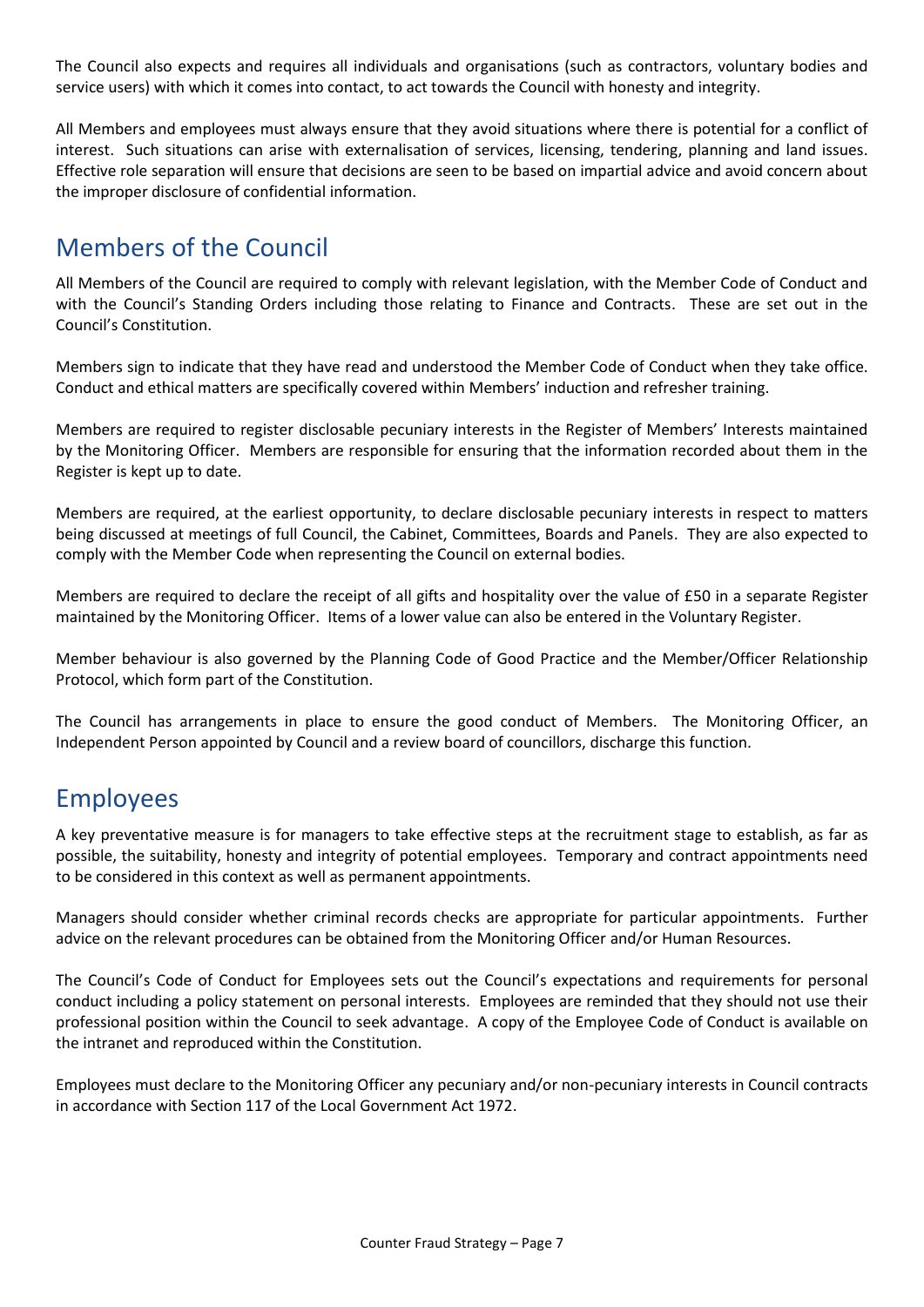Employees are not permitted to accept any fees or rewards whatsoever other than their proper remuneration. Where any gifts, other than small value gifts freely available at conferences/seminars etc, or hospitality are accepted on behalf of the Council these must be recorded in the appropriate Gifts and Hospitality Register which is maintained by the Monitoring Officer.

The Council has Disciplinary Procedures in place which are applicable to all employees. This procedure will be used in the event of any action taken against an employee of the Council.

All managers must actively promote the Council's counter fraud culture. They must pay particular attention to cases where employees, for example, do not regularly take annual leave and to situations where recognised checking mechanisms have broken down due to sickness or vacancies. Such situations could point to the existence of, or lead on to, fraud, corruption and bribery.

## The Monitoring Officer

The Council has designated the Solicitor to the Council as being its Monitoring Officer in accordance with the requirements of the Local Government Act 2000. The Monitoring Officer is under a duty to report to the Council if at any time it appears to them that any act, proposal, decision or omission by the Council is contrary to law.

## Financial systems and procedures

The Council has appointed the Strategic Director Resources and the Assistant Director Resources as the officers responsible for making arrangements for the proper administration of its financial affairs under the provisions of Section 151 of the Local Government Act 1972.

These officers also have responsibilities under Section 114 of the Local Government Act 1988 to make a formal report to the Council in the event that it appears to them that it has incurred, or may incur, unlawful expenditure or expenditure in excess of the resources available to the Council.

The Council's approved financial procedures are set out in:

- Financial Regulations and accompanying guidance notes
- Standing Orders in Relation to Contracts (linked to the Council's Contract and Procurement Procedure Rules).

These procedures are binding on all employees and on all Members of the Council.

It is the responsibility of Strategic Directors, Assistant Directors and Heads of Service to ensure that the procedures operated by their staff comply with the requirements set out in these two documents. Advice can be obtained from the Assistant Director Resources whenever needed.

The Financial Regulations form the basis on which systems have been designed to cover all aspects of the Council's financial administration. A key element is the requirement for separation of duties to ensure that errors and opportunities for fraud are minimised. Assistant Directors and Heads of Service are responsible for ensuring that the financial systems used within their service areas are properly followed and documented, and that the appropriate controls are maintained.

In accordance with the requirements of the Accounts and Audit Regulations, the Council maintains an effective internal audit service. The Council's internal audit service is supplied on a contract basis.

Internal audit provide an independent review as to whether financial systems are being operated in an appropriate and effective manner. Any weaknesses identified are reported to management who have the duty to take corrective action. All internal audit reviews are also reported to Governance and Audit Committee.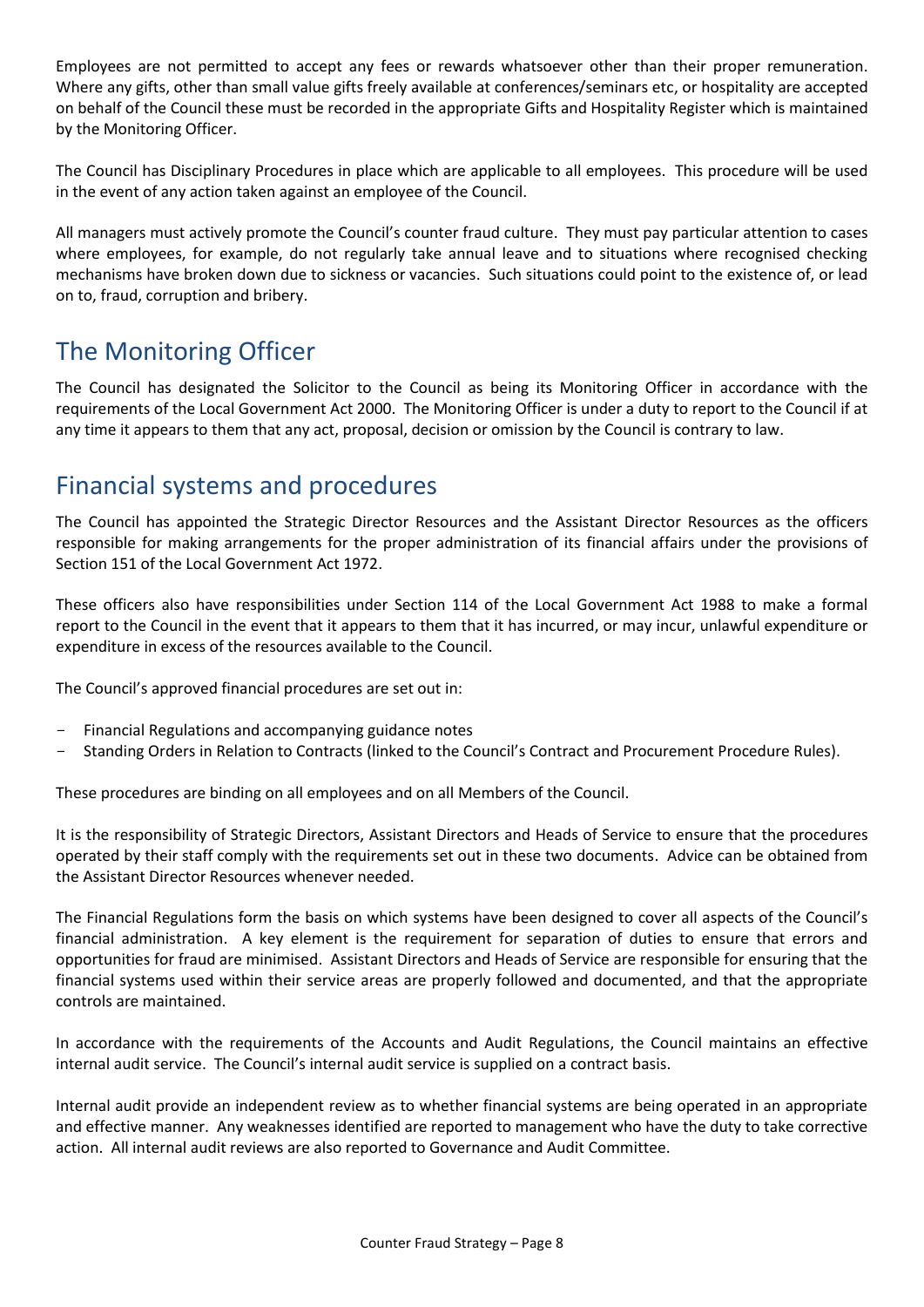It is a requirement that Local Authorities alert all acts of fraud and/or corruption exceeding £10,000 in value. The Council's Assistant Director Resources will co-ordinate the completion of the appropriate documentation which will be sent to External Audit. Managers are required to notify the Assistant Director Resources of all acts of fraud and/or corruption exceeding £10,000 in value and complete the relevant paperwork.

## Housing Benefit and Council Tax Support

Housing Benefit fraud investigations are undertaken by the Department of Work and Pensions (DWP) with the support of the Single Fraud Investigation Service. Council Tax Support fraud is investigated by the Counter Fraud Officer. The Council recognises it faces challenges in ensuring the financial integrity of the benefits system, whilst maintaining a quality service for law abiding applicants and landlords.

## **IT Security**

The Council's IT arrangements are designed to ensure the secure use of systems for their approved purposes. Specific policies have been developed to regulate the following areas of risk:

- Unauthorised access to and use of Council equipment and systems
- Disclosure of confidential information
- Importing of unapproved data and programs
- The threats posed by virus infections
- Improper use of emails and the internet

## External Safeguards

The Council's external auditors are required to comply with their own Code of Audit Practice.

The Council is committed to maintaining a positive and constructive relationship with its external auditors. The Code emphasises the responsibility of the authority's own management to prevent and detect fraud, corruption and bribery. An important part of the role of external audit is to review the effectiveness of the Council's arrangements for meeting this responsibility.

The Council co-operates with other local authorities and other bodies in combating fraud, corruption and bribery. Data may be exchanged with these organisations where appropriate and subject to compliance with the General Data Protection Regulations 2018. These bodies include:

- The Council's External Auditor
- Chartered Institute of Public Finance and Accountancy
- The Local Government Ombudsman
- HM Revenue and Customs
- Lincolnshire Police
- The Department for Work & Pensions (DWP)
- Department of Communities and Local Government (DCLG)
- Other local authorities

Information obtained direct from members of the public is also important in bringing issues to the Council's attention. This can include complaints lodged under the Council's complaints procedure and questions raised with the External Auditor during the audit of the Council's accounts.

## Money laundering

Any service within the Council that receives money from an external person or body is potentially vulnerable to a money laundering operation. The need for vigilance is vital and if there is any suspicion concerning the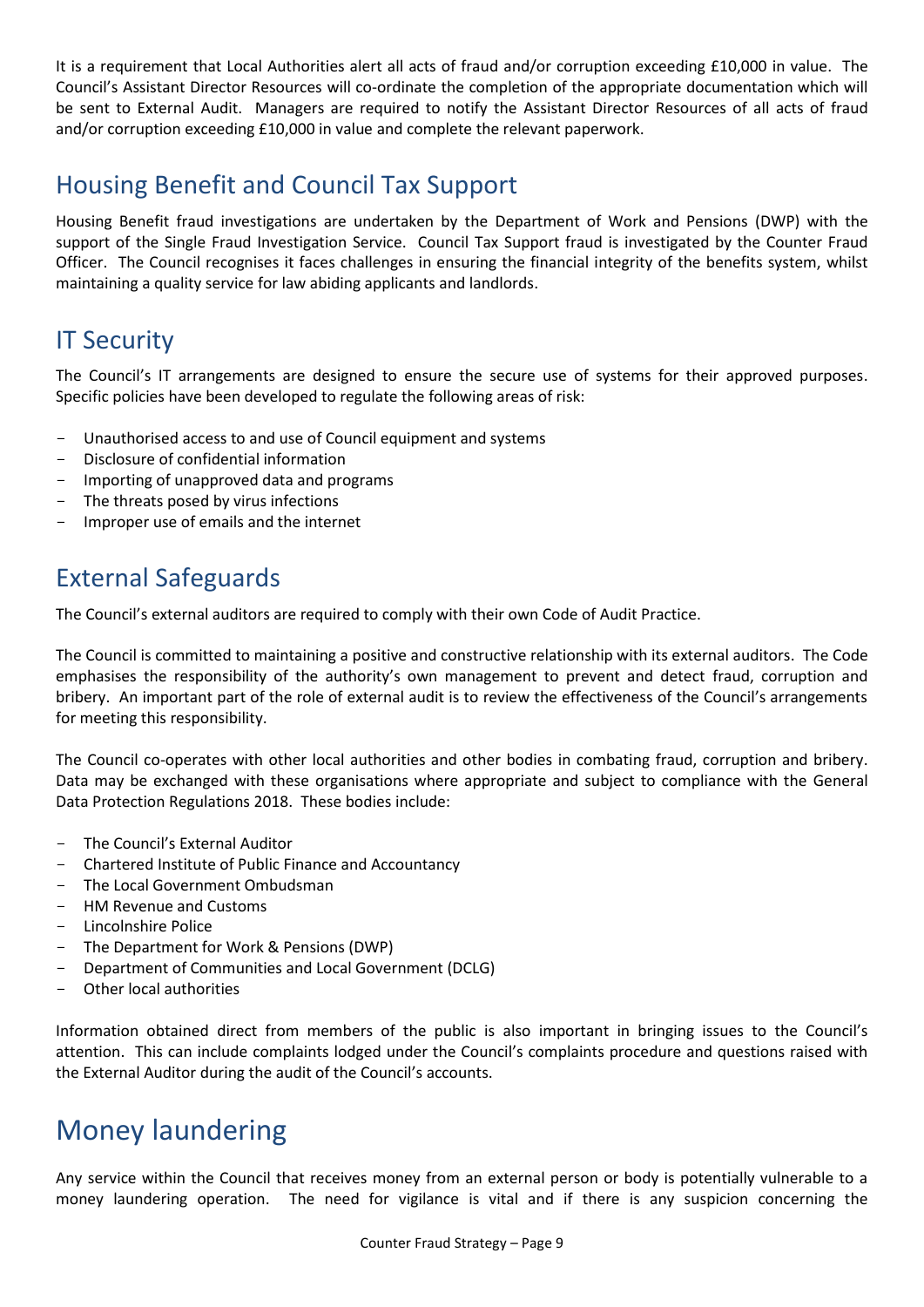appropriateness of a cash transaction this must be reported to the Assistant Director Resources, the Council's nominated Money Laundering Reporting Officer, without alerting the payee.

The possibility of money laundering through corporate borrowing and lending is minimised through the application of best practice in the Council's Treasury Management Function. The Council's Treasury Management Strategy complies with the CIPFA (Chartered Institute of Public Finance & Accountancy) publication, Treasury Management in the Public Services – Code of Practice and Cross Sectoral Guidance Notes.

The Council's Legal & Democratic team have their own professional guidance in relation to Money Laundering which places a duty on solicitors to report any suspicions. These may override their legal professional privilege and confidentiality.

## Prevention

The Council recognises that prevention is better than cure. Fraud, corruption and bribery will be minimised where proper procedures are followed, sound financial systems are in place and effective arrangements are made for oversight and monitoring.

The Council has developed a comprehensive network of procedures and systems to provide deterrence against fraud, corruption and bribery and to assist in their detection. These include Right to Buy procedures to verify the source of funds to counteract money laundering. These arrangements will be reviewed and developed as necessary to keep pace with future developments.

The Council has compiled a Fraud Risk Register which highlights key areas of focus within an action plan. This will be reviewed and revised as appropriate, in order to monitor and keep up to date with new and emerging fraud risks.

## Raising concerns

Anyone who has a genuine concern about potential fraud, corruption, bribery, or weak financial systems within the Council is encouraged to bring it to the Council's attention (in confidence) through any of the following channels:

- The Chief Executive
- The Section 151 Officer
- Assistant Director Resources
- The Monitoring Officer
- Any other Strategic Director or Assistant Director
- Governance & Risk Officer
- Counter Fraud Officer
- The Council's internal auditors

All of the above are required by the Council to take such concerns seriously and to ensure that they are properly investigated.

If there is uncertainty as to the extent of the problem identified it should still be reported. What appears, on initial consideration, to be only a minor incident can sometimes turn out to be much more serious after investigation.

The only circumstance in which someone raising an issue could face criticism or, in the case of employees disciplinary action, is where a malicious or vexatious allegation has been made which is known to be untrue.

If, for any reason, it is not possible to raise your concern through any of the contacts listed above, the following can also be approached:

- A councillor (name and telephone numbers are available on the internet/intranet or from Legal & Democratic)
- The External Audit Manager (the external auditor is not a Council employee and is not subject in any way to the Council's control). Telephone: 020 73835100
- The Local Government Ombudsman. Telephone: 01904 380200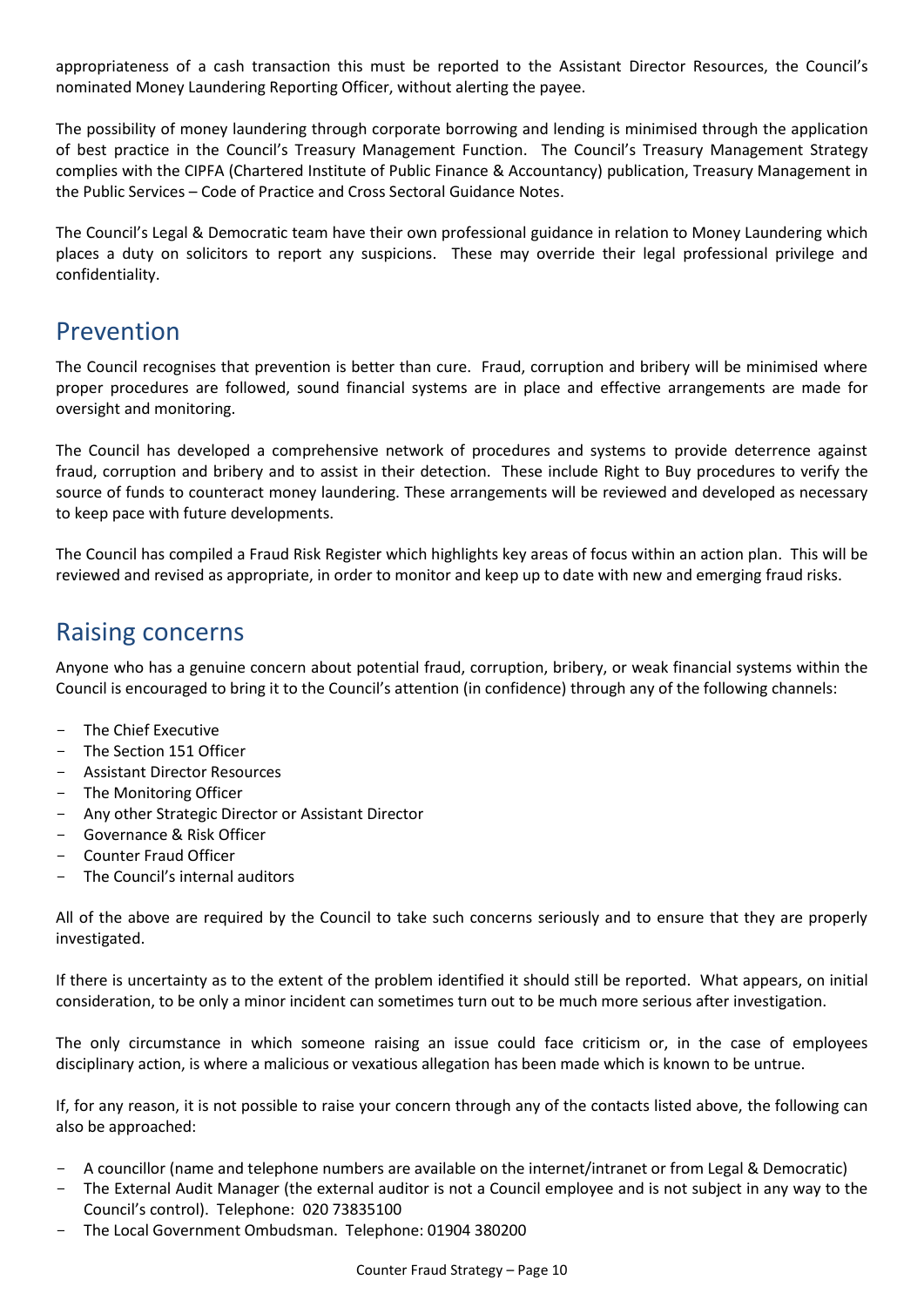The Council has adopted a Whistleblowing Policy to encourage and enable members of staff to raise serious concerns.

In addition, members of the public are encouraged to report any concerns. If any person genuinely believes that someone is committing a crime they should immediately report their suspicions.

Lincolnshire Councils now have one confidential hotline and email address:

#### **0800 0853716**

#### **[whistleblowing@lincolnshire.gov.uk](mailto:whistleblowing@lincolnshire.gov.uk)**

## Detection and investigation

#### Detection

Internal control procedures are designed to deter fraud and can also provide indicators of where fraudulent activity may be occurring. Where large amounts of data are involved statistical analysis can also highlight individual transactions that fall outside normally expected parameters and are worthy of examination.

It is often the alertness of Members, employees and members of the public to potential fraud that enables detection to occur and appropriate action to take place.

All employees have a duty to report suspected irregularities to their Head of Service or through the other channels that are set out in this Strategy. It is essential that these channels are seen to be fully supported by all managers.

#### Investigation

Strategic Directors, Assistant Directors and Heads of Service must report all instances of potential fraud or corruption immediately to the S151 Officer or Assistant Director Resources. This duty applies even where the amount of money involved may appear to be relatively trivial as an apparently minor matter can turn out to be much more significant after investigation.

In consultation with the Chief Executive, the Section 151 Officer/Assistant Director Resources will determine how a potential instance of fraud or corruption will be investigated. The options available to them include:

- Conducting an internal investigation by Council staff
- Asking Internal Audit to investigate
- Asking the External Auditor to investigate
- Referring the matter to the Police

The Council may also work in co-operation with one or more of the following bodies who will assist in scrutinising the Council's systems and defend against fraud, corruption and bribery:

- Local Government Ombudsman
- Inland Revenue
- Central Government Departments, Inspectorates
- HM Customs and Excise
- 
- Department For Works and Pensions
- **Police**

Whichever investigation route is chosen senior management will ensure the full co-operation and support of Council staff. Council contractors will also be expected to co-operate with an investigation where appropriate.

Where an investigation includes reference to the actions or conduct of Members full cooperation will be expected from the Members concerned.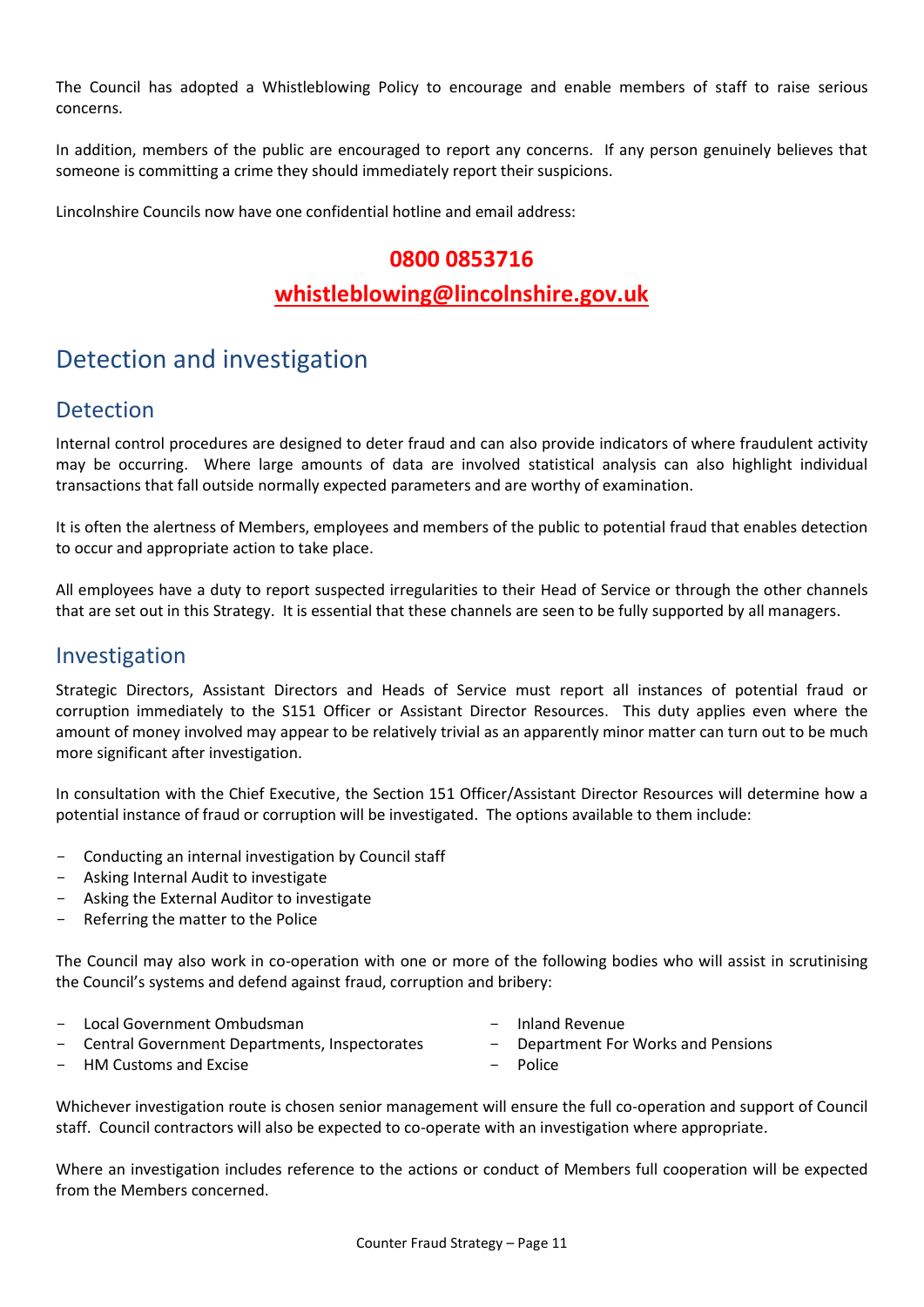All investigations undertaken by the Council will comply with relevant legislation and codes of practice, in particular:

- Police and Criminal Evidence Act 1984
- Criminal Procedure and Investigations Act 1996
- Human Rights Act 1998
- Regulation of Investigatory Powers Act 2000 (RIPA) limited use and confined to serious crime only as directed by local Magistrates
- General Data Protection Regulations 2018

Specific investigation procedures involving direct or covert surveillance carried out by Council employees or agents will be properly authorised, documented and reported in accordance with RIPA. Employees are expected to fully comply with the Surveillance Guidelines and Procedures issued by the Council.

Investigations will also have full regard to the provisions of the Council's Equalities Policy. Where the outcome of an investigation indicates improper conduct on the part of an employee the Council's disciplinary procedures will be applied. Referral of any matter to the Police will not be a bar to disciplinary action.

Where financial impropriety is discovered or suspected the Council may call the Police in. Following a Police investigation the Police themselves and the Crown Prosecution Service will determine whether to pursue a criminal prosecution.

Where a suspected irregularity is material, or could seriously affect the reputation of the Council, then The Leader, The Deputy Leader and the relevant Cabinet Member must be informed.

The type and nature of reports to management will vary according to the type of alleged fraud being investigated. These reports, although confidential, may need to be forwarded to specified individuals eg the Police and other Government Agencies.

The Council may initiate prosecutions in the case of benefit fraud, as detailed in its Housing Benefit and/or Council Tax Reduction Counter Fraud Policy. The Council may also decide to initiate civil legal action to recover any losses it has suffered.

Where a court conviction has been secured the Council will normally issue a press release to assist the local media in covering the story. The Council believes that such publicity can serve as a deterrent to the commission of other offences.

### Training and awareness

The Council recognises that the continuing success of the Counter Fraud Strategy will depend to a considerable extent on the effectiveness of its training programmes and the responsiveness of its Members and employees. With that in mind, training programmes will be used to reinforce counter fraud awareness throughout the authority.

Member induction courses will stress the need for Members to set the tone for the authority by full compliance with ethical and conduct standards.

Strategic Directors, Assistant Directors and Heads of Service are reminded of their special responsibility for ensuring that opportunities for fraud, corruption and bribery are minimised within their areas of responsibility and, that where such problems are suspected, they are promptly reported to the S151 Officer or Assistant Director Resources.

Induction courses for employees do generally include some coverage of conduct issues including conflicts of interest, gifts and hospitality, and an explanation of the Whistleblowing Policy, although this should be explained in more detail by the Line Manager. For employees involved in internal control systems the importance of adhering to authorised procedures, particularly in relation to separation of duties, is stressed.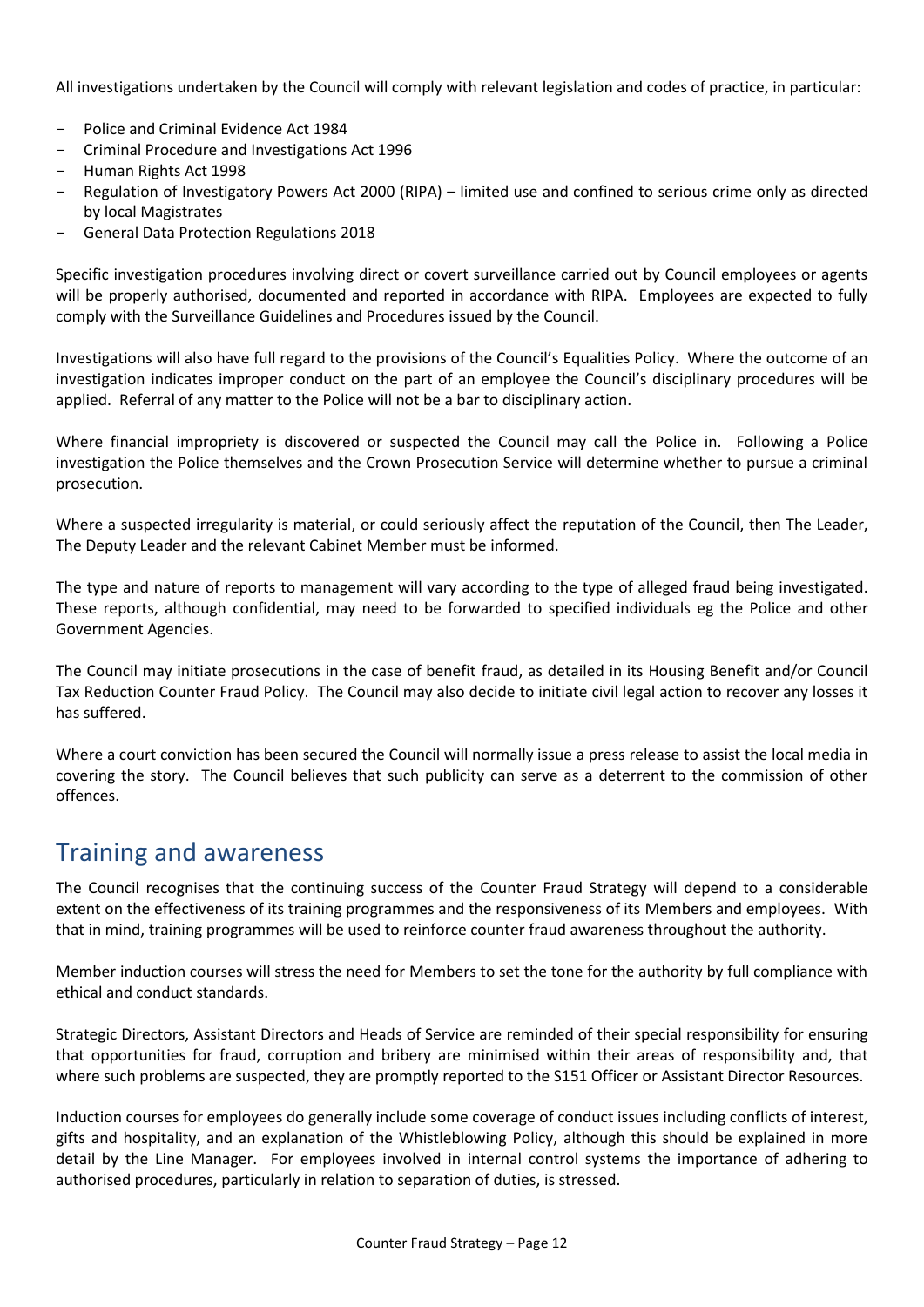# Annex 1: Seven Principles of Public Life

as formulated by The Nolan Committee (The Committee on Standards in Public Life)

| <b>Selflessness</b> | Holders of public office should act solely in terms of the public interest                                                                                                                                                                                                                                                                                                                   |
|---------------------|----------------------------------------------------------------------------------------------------------------------------------------------------------------------------------------------------------------------------------------------------------------------------------------------------------------------------------------------------------------------------------------------|
| Integrity           | Holders of public office must avoid placing themselves under any obligation to<br>people or organisations that might try inappropriately to influence them in their<br>work. They should not act or take decisions in order to gain financial or other<br>material benefits for themselves, their family, or their friends. They must declare<br>and resolve any interests and relationships |
| Objectivity         | Holders of public office must act and take decisions impartially, fairly and on<br>merit, using the best evidence and without discrimination or bias                                                                                                                                                                                                                                         |
| Accountability      | Holders of public office are accountable to the public for their decisions and<br>actions and must submit themselves to the scrutiny necessary to ensure this                                                                                                                                                                                                                                |
| <b>Openness</b>     | Holders of public office should act and take decisions in an open and transparent<br>manner. Information should not be withheld from the public unless there are<br>clear and lawful reasons for so doing                                                                                                                                                                                    |
| Honesty             | Holders of public office should be truthful                                                                                                                                                                                                                                                                                                                                                  |
| Leadership          | Holders of public office should exhibit these principles in their own behaviour.<br>They should actively promote and robustly support the principles and be willing<br>to challenge poor behaviour wherever it occurs                                                                                                                                                                        |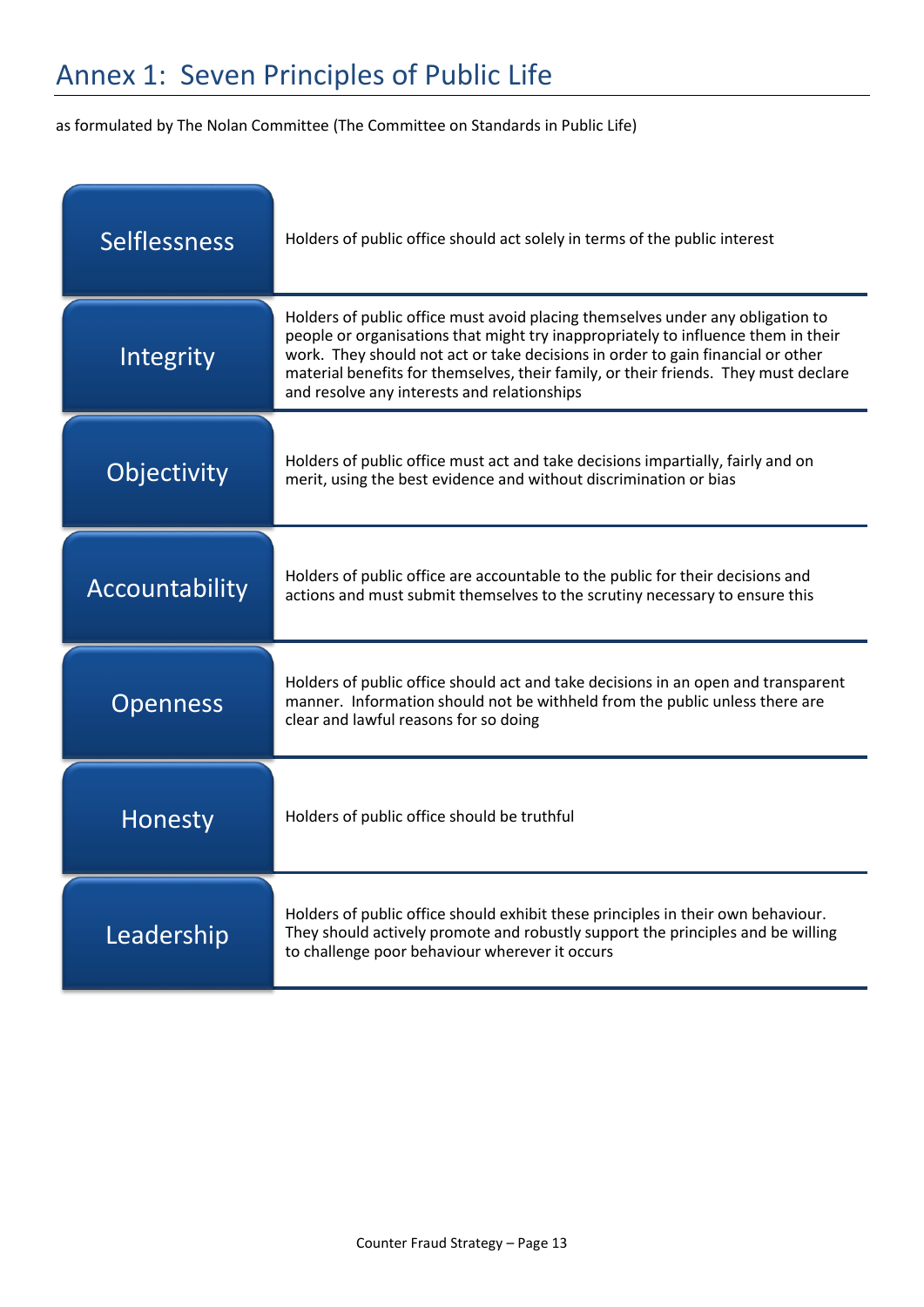## Annex 2: Definitions

### Fraud

There are many definitions of fraud but the Serious Fraud Office states that:

*Fraud is a type of criminal activity, defined as an abuse of position, or false representation, or prejudicing someone's rights for personal gain. Put simply, fraud is an act of deception intended for personal gain or to cause a loss to another party.*

The many definitions of fraud all include reference to an act of "deception" and the Fraud Act 2006 (while not providing a clear definition of the term fraud) states that, for there to be fraud, the fraudster must intend to 'make a gain for himself or another, or cause loss to another or to expose another to a risk of loss'. The Act further states that this must be conducted in a dishonest way. (Annex 3 is a summary of The Fraud Act).

#### **Corruption**

Corruption also has a number of definitions. Transparency International states that corruption is 'the abuse of entrusted power for private gain'.

### **Bribery**

The Bribery Act 2010: Quick Start Guide (Ministry of Justice) defines bribery as 'giving someone a financial or other advantage to encourage that person to perform their functions or activities improperly or to reward that person for having already done so. So this could cover seeking to influence a decision-maker by giving some kind of extra benefit to that decision maker rather than by what can legitimately be offered as part of a tender process'. (Annex 4 is a summary of The Bribery Act).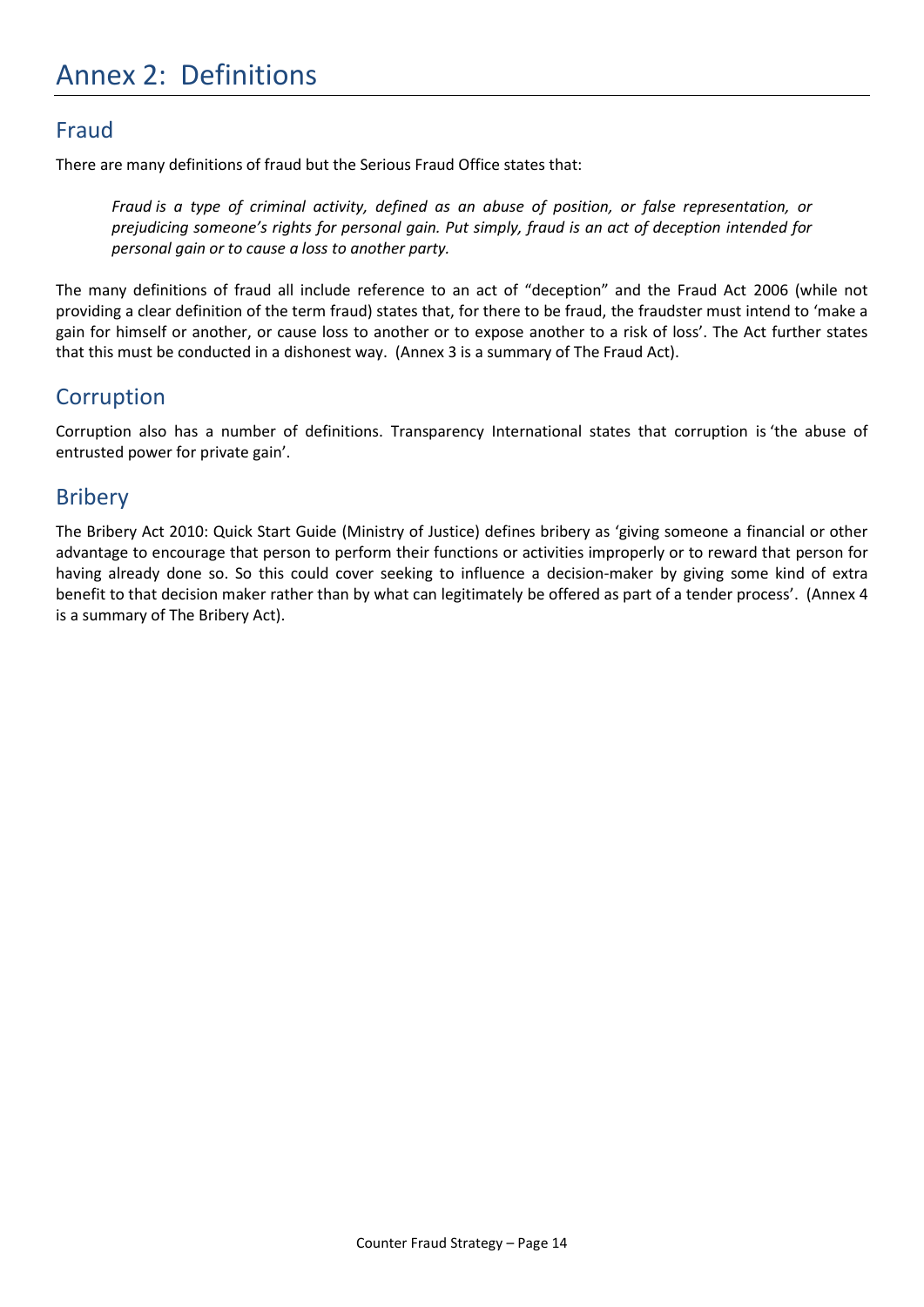There are a number of other areas that are not included within this summary. This summary focuses on those issues that are more likely to affect fraud within the public sector.

## Section 1 – Fraud

A person is guilty of fraud if he/she is in breach of any of the Sections listed in subsection (2) which provide for different ways of committing the offence.

The Sections are:

- Section 2 Fraud by false representation
- Section 3 Fraud by failing to disclose information
- Section  $4$  Fraud by abuse of position
- Section 7 Making or supplying articles for use in fraud

Maximum penalty is imprisonment for a term up to 10 years.

## Section 2 – Fraud by false representation

A person is in breach of this Section if he/she:

- Dishonestly makes a false representation; and
- Intends, by making the representation to make a gain for himself or another, or to cause loss to another or to expose another to a risk of loss

#### *Explanatory notes:*

- Note a gain need not have taken place, intent suffices
- 'Gain' includes keeping what one has, as well as a gain by getting what one does not have
- 'Loss' means not getting what one might get, as well as losing something that one has
- Importantly the loss can be permanent or temporary (previously the onus was on intention to permanently deprive)

*A representation is false if:*

- It is untrue or misleading; and
- The person making it knows that it is, or might be, untrue or misleading
- The term 'representation' is defined under s.2 (3) of the Act as any representation as to fact or law, including a representation as to the state of mind of the person making it, or any other person

Subsection (4) states the representation may be expressed or implied.

Subsection (5) states a representation may be regarded as made if it (or anything implying it) is submitted in any form to any system or device designed to receive, convey or respond to communications (with or without human intervention).

## Section 3 – Fraud by failing to disclose information

A person is in breach of this Section if he/she:

- Dishonestly fails to disclose to another person information which he is under a legal duty to disclose; and
- Intends, by failing to disclose the information, to make a gain for himself or another, or to cause loss to another or to expose another to a risk of loss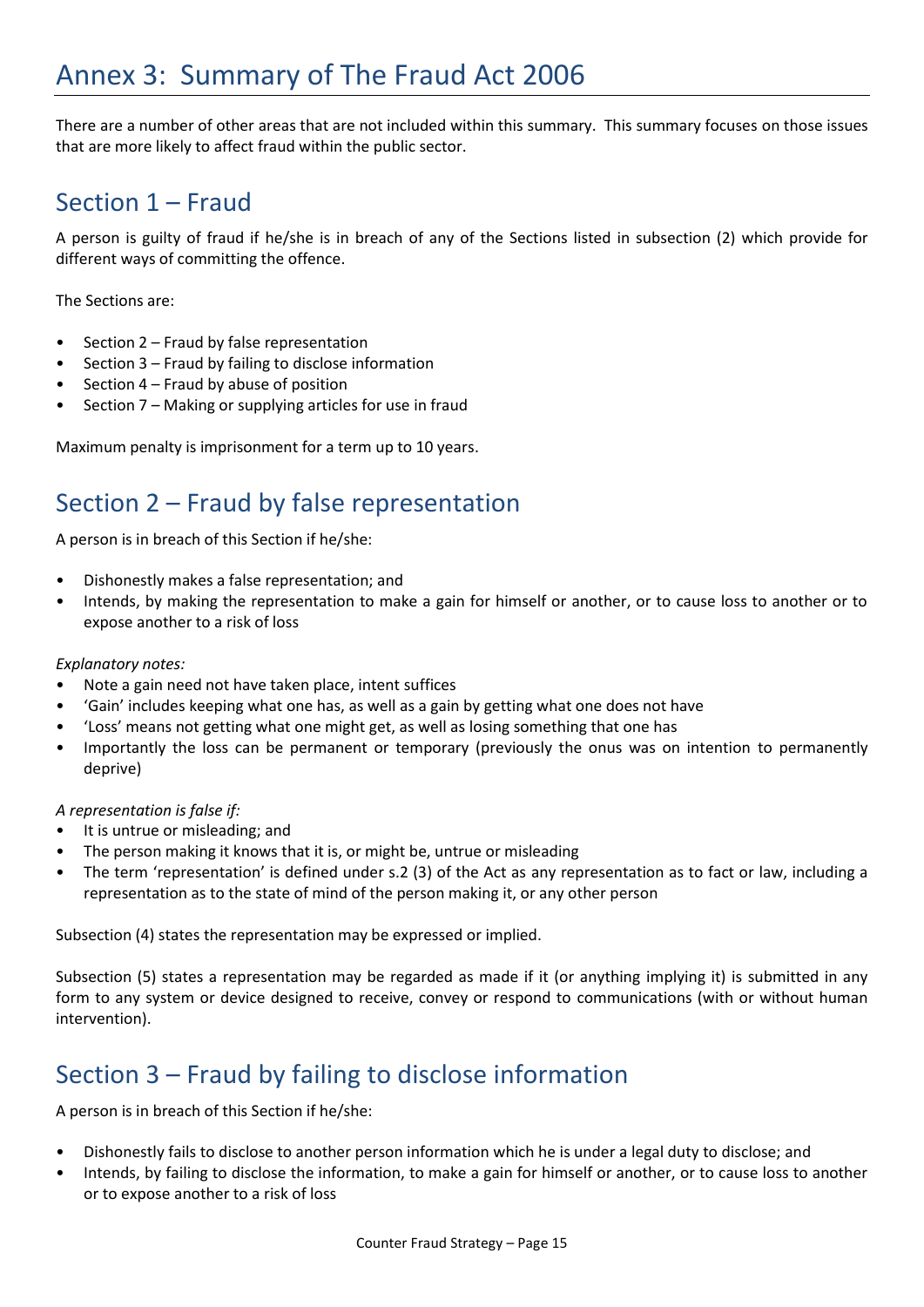#### *Explanatory notes:*

This section applies to all parties where a person is under a duty to disclose something and by not doing so could create some gain or where the failure to disclose causes a loss or puts another at a risk of a loss.

## Section 4 – Fraud by abuse of position

A person is in breach of this Section if he/she:

- Occupies a position, in which he is expected to safeguard, or not act against, the financial interests of another person
- Dishonestly abuses that position; and
- Intends, by means of the abuse of that position to make a gain for himself or another, or to cause loss to another or expose another to a risk of loss

#### *Explanatory notes:*

S.4 (2) A person may be regarded a having abused his position even though his conduct consisted of an omission rather than an act. This offence focuses on those persons who are in positions of financial trust and have insight and possibly control of another's financial situation. There will be some form of relationship or agreement between both parties for the offence to operate: the relationship can be one of client, employee, family, trustee and beneficiary or simple trust. Although the offence focuses on the area of finance of the victim, it appears by the wording of the section that the actual gain to the offender may not be monetary, although it invariably will be.

## Section 7 – Making or supplying articles\* for use in frauds

Under section (1) a person is guilty of an offence if he makes, adapts, supplies or offers to supply any article:

- Knowing that it is designed or adapted for use in the course of or in connection with fraud or
- Intending it to be used to commit, assist in the commission of, fraud.

\*An article includes any program or data held in electronic form, and can also include anything that can be used to make, alter, remove, supply or store something by electronic means in connection with fraud.